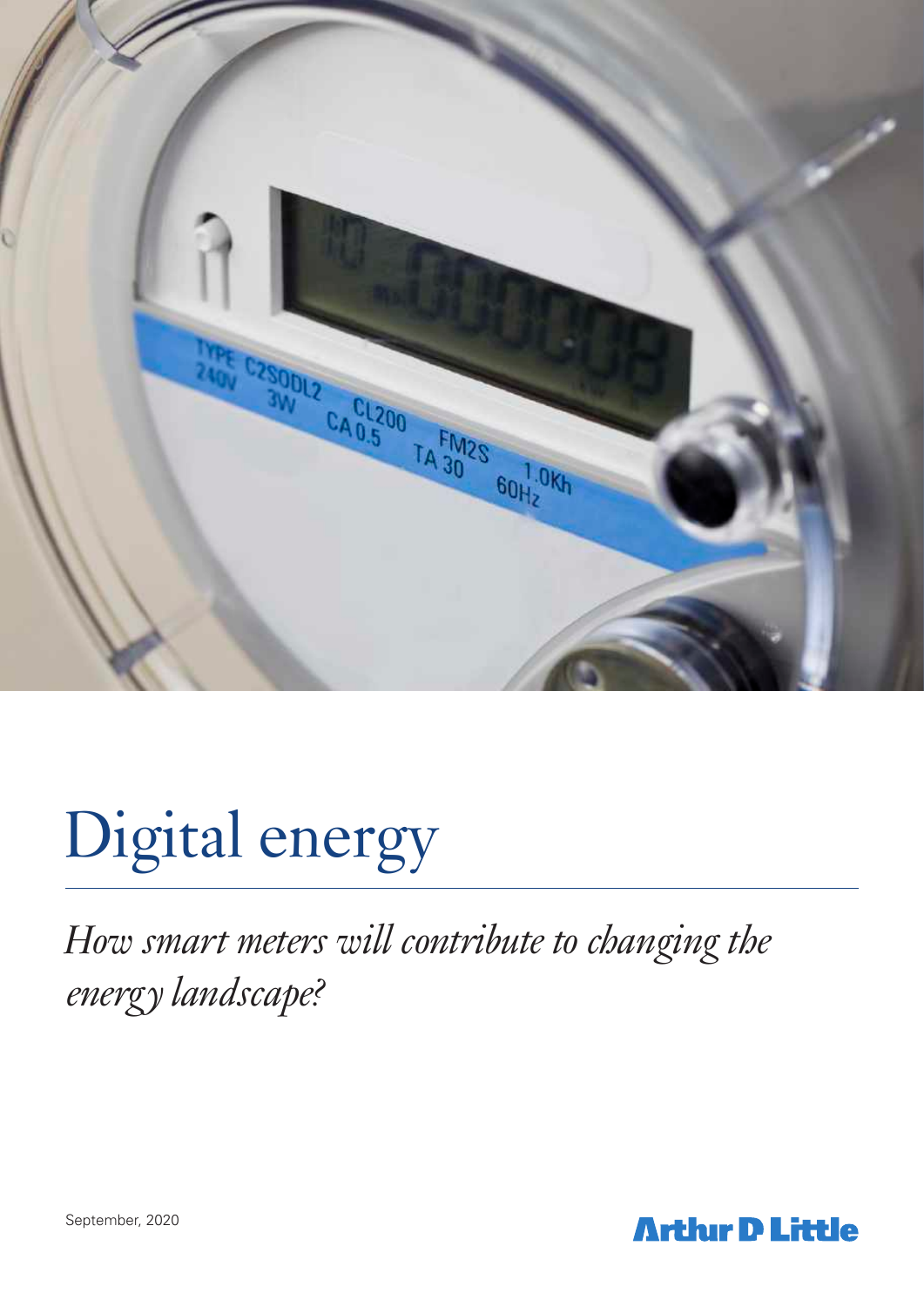## **Content**

| <b>Executive summary</b> |                                                |    |
|--------------------------|------------------------------------------------|----|
|                          | 1. EU regulatory framework                     | 4  |
|                          | 2. State-of-the-art smart metering             | 6  |
|                          | 3. Lessons learned from Italy                  | 11 |
|                          | 4. Benefits from smart meters and new services | 13 |
|                          | 5. Key takeaways and recommendations           | 14 |

### **Authors:**







**Irene Macchiarelli** Principal Energy & utilities, Roma macchiarelli.irene@adlittle.com





**Andrea Romboli** Partner Energy & utilities,Roma romboli.andrea@adlittle.com

### **Claudio Patrassi** Manager Energy & utilities, Milan patrassi.claudio@adlittle.com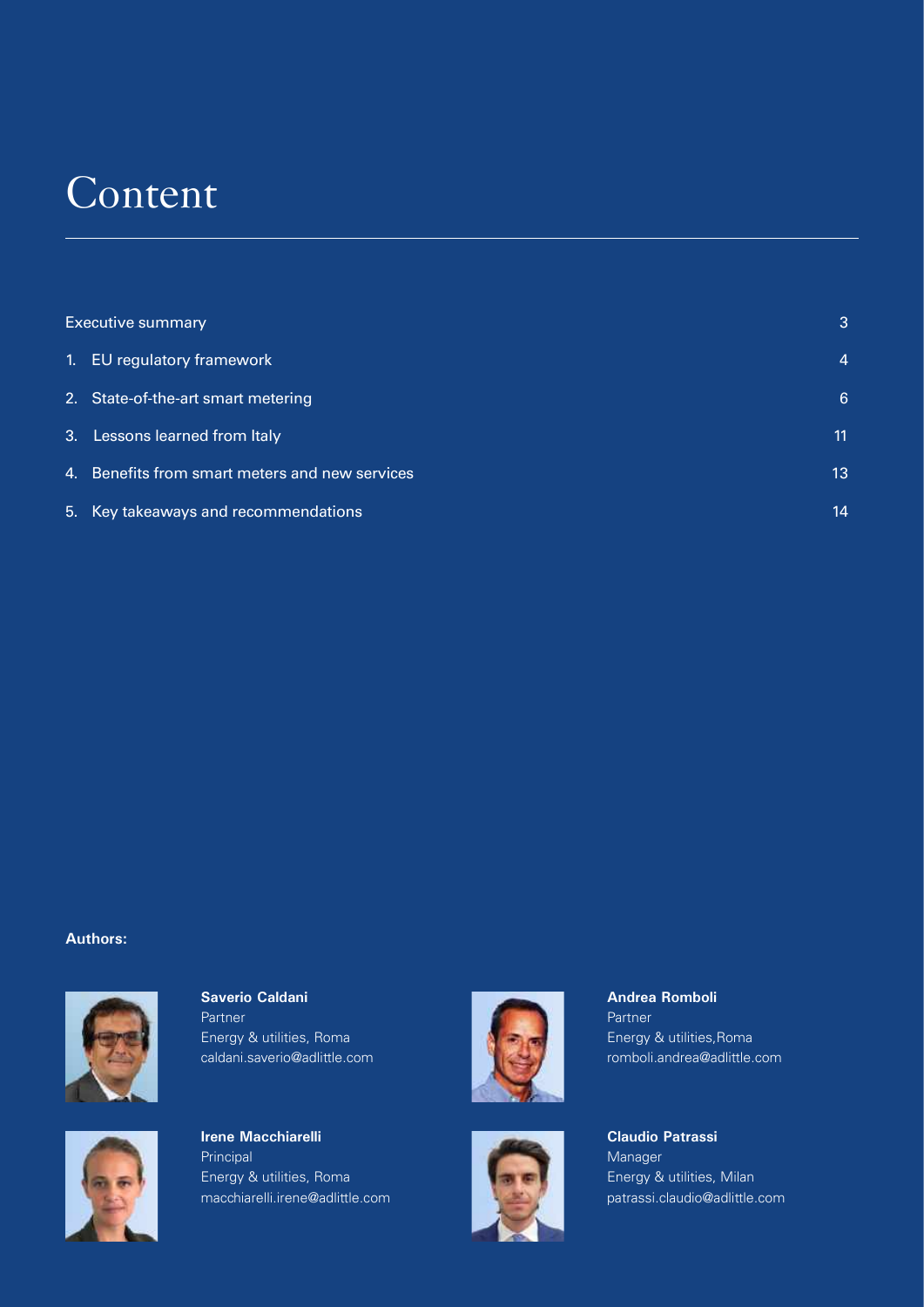## Executive summary

The majority of European countries have started the rollout process of smart metering in the electricity market, based on the outcome of the cost-benefit analysis (CBA) conducted according to the 2009 European Directive. Although some countries have not terminated the "first" rollout yet, a few, such as Italy, are already planning and deploying the rollout of a new generation of smart meters: the new metering system will serve as an enabler of smart services, which implies benefits for the system as a whole. In this paper, we will focus our analysis on:

- $\blacksquare$  Our view of the European context (regulation and "state of the art" quality of the rollout),
- $\blacksquare$  Challenges that power DSOs are facing or will have to face,
- $\blacksquare$  How to succeed in the rollout of smart meters
- $\blacksquare$  New services enabled (e.g., dynamic pricing, vehicle to grid, vehicle to home).

The success of the transition process will rely on the efficiency put in place by distributors, as well as a regulatory framework that will need to support the costs borne by the DSO and the innovative services/technologies that the deployment of the meter will enable.

Beyond the transition process, benefits from smart metering will reshape the value propositions of different market players, enabling integration with advanced systems based on new technologies and providing new value-added services to customers.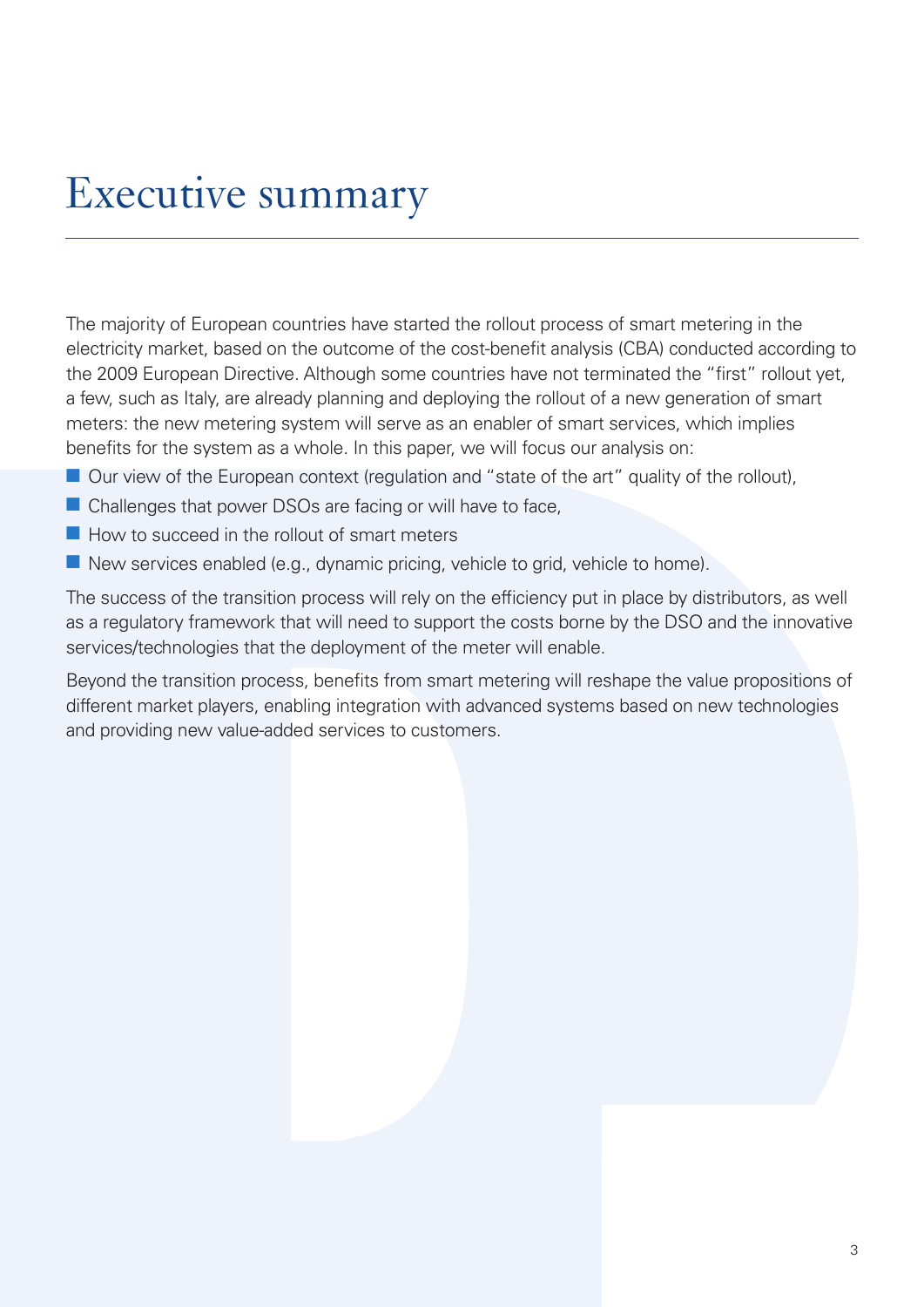## 1. EU regulatory framework

#### **EU policies**

The European Union has supported the diffusion of advanced measurement systems over the last decade, with the aim of fostering the development of smart grids and intelligent measurement systems.

The first Directive, 2009/72, required Member States to perform CBAs for the massive rollout of smart meters and, in the case of a positive outcome, set the objective to reach a penetration rate of 80 percent by 2020.

Directive 2012/27 provided a new definition for smart-metering systems, underlining the importance of the timely availability of measuring data, in order to enhance consumers' awareness of their consumption habits.

After the first two pieces of legislation, the Recommendation 2012/48 stated the minimum functional requirements for smart meters, and the Measuring Instruments Directive (MID) defined the technical and metrological requirements for measuring systems.

The "Clean Energy Package" presented by the EU in November 2016 pursued the objective, among others, of enhancing the transition towards smart grids, which would bring benefits in terms of information flows and cost efficiency for every actor in the energy landscape. In this context, smart meters, which were then regulated by the Directive 2019/944 (also called "Directive on common rules for the internal market for electricity" or "Electricity Directive"), play a key role. The Electricity Directive updates the common rules for generation, transmission, distribution, storage and supply of electricity, and makes specific provisions for smart metering.

According to the Directive, Member States or their designated national regulatory authorities (NRAs) shall prepare timetables with targets of up to 10 years for the deployment of smartmetering systems. The start of a deployment should follow a CBA that, if negative, has to be revised every four years. Even in case of a negative CBA, a Member State shall ensure the installation of smart meters upon request from the final customers, which have to bear the associated costs. On the other hand, if the CBA results are positive, at least 80 percent of final customers shall be equipped with smart meters within seven years from the date of the positive result, or by 2024 if

the Member State has started the deployment before the entry into force of the Directive.

Each Member State has to publish the minimal functional and technical requirements for smart-metering systems, as well as ensure the interoperability of the systems and that they can provide output for consumer energy management systems. Smart-metering systems' specifications have to comply with European standards and regulation, particularly on themes related to data management (the type of data provided to customers, data security, availability of data for final customers, and the communication to final customers prior to or at the time of the installation of the smart meter).

### **Member States' implementation strategies**

In EU countries there are approximately 260 million active metering points. Around 60 percent of European metering points are concentrated in four countries – Germany, France, Italy and Spain – with the remaining 40 percent divided among the other 23 countries.

About three-quarters of Member States have incorporated the Electricity Directive into national laws and defined their own implementation strategies, regulated by specific pieces of legislation for deployment of smart meters. Only four states (Belgium, Bulgaria, the Czech Republic and Croatia) have not defined implementation strategies yet.

In most Member States, the implementation strategy defines the market actor that owns smart meters and is responsible for their installation. In most cases the ownership and installation of meters are the responsibility of the distribution system operator (DSO). In the few remaining Member States (such as France and Slovenia), local municipalities or the government own the smart meters and DSOs manage the metering services for concessions. The exception is Germany, where the activities can be the responsibility of the DSO or a third-party meter operator.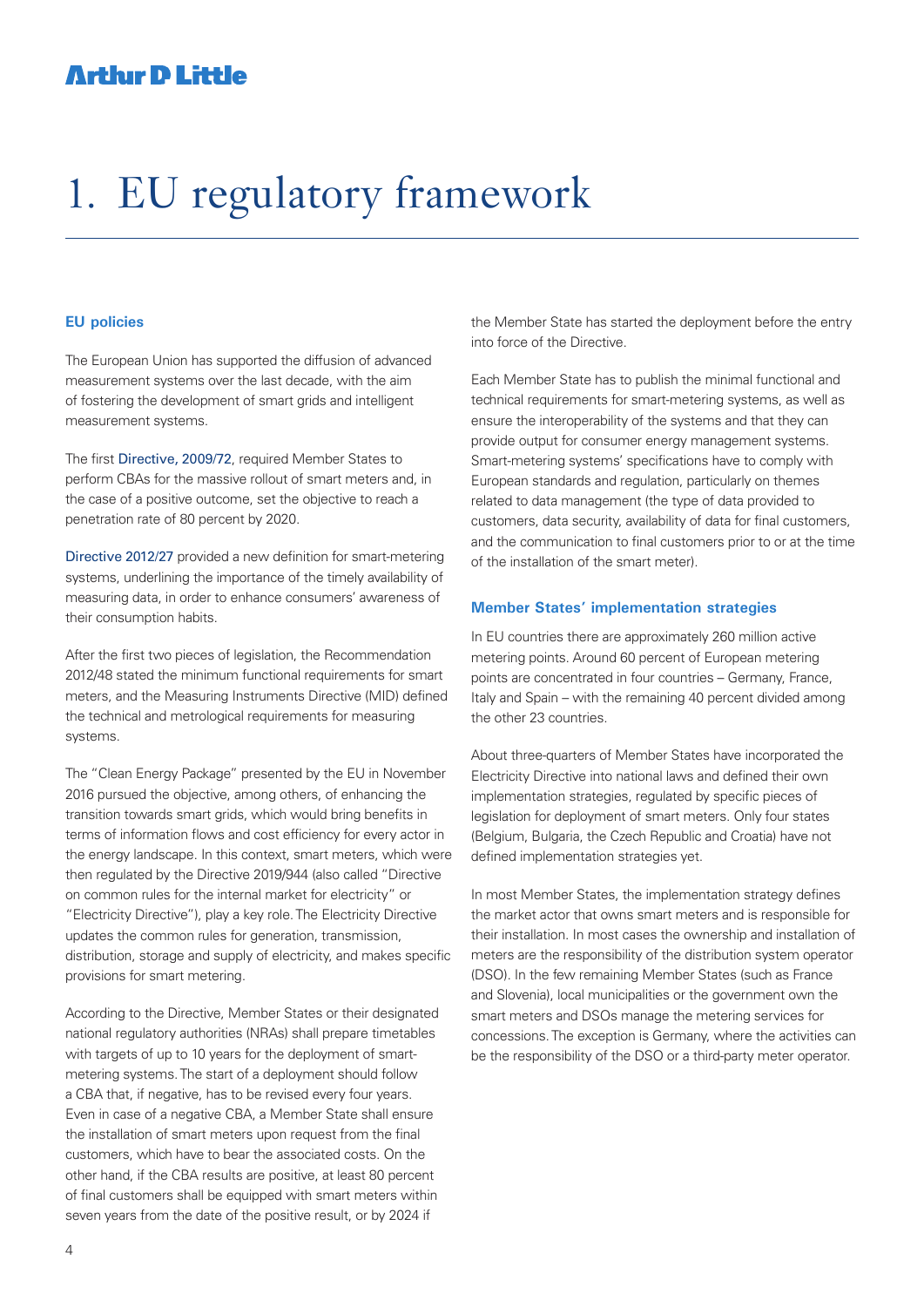### Figure 1: EU Member States' smart-meter implementation strategies



Notes: (1) Bulgaria implementation strategy is not clear, but the country has started smart meters rollout Source: Arthur D. Little analysis on European smart metering benchmark, European Commission DG Energy, 2019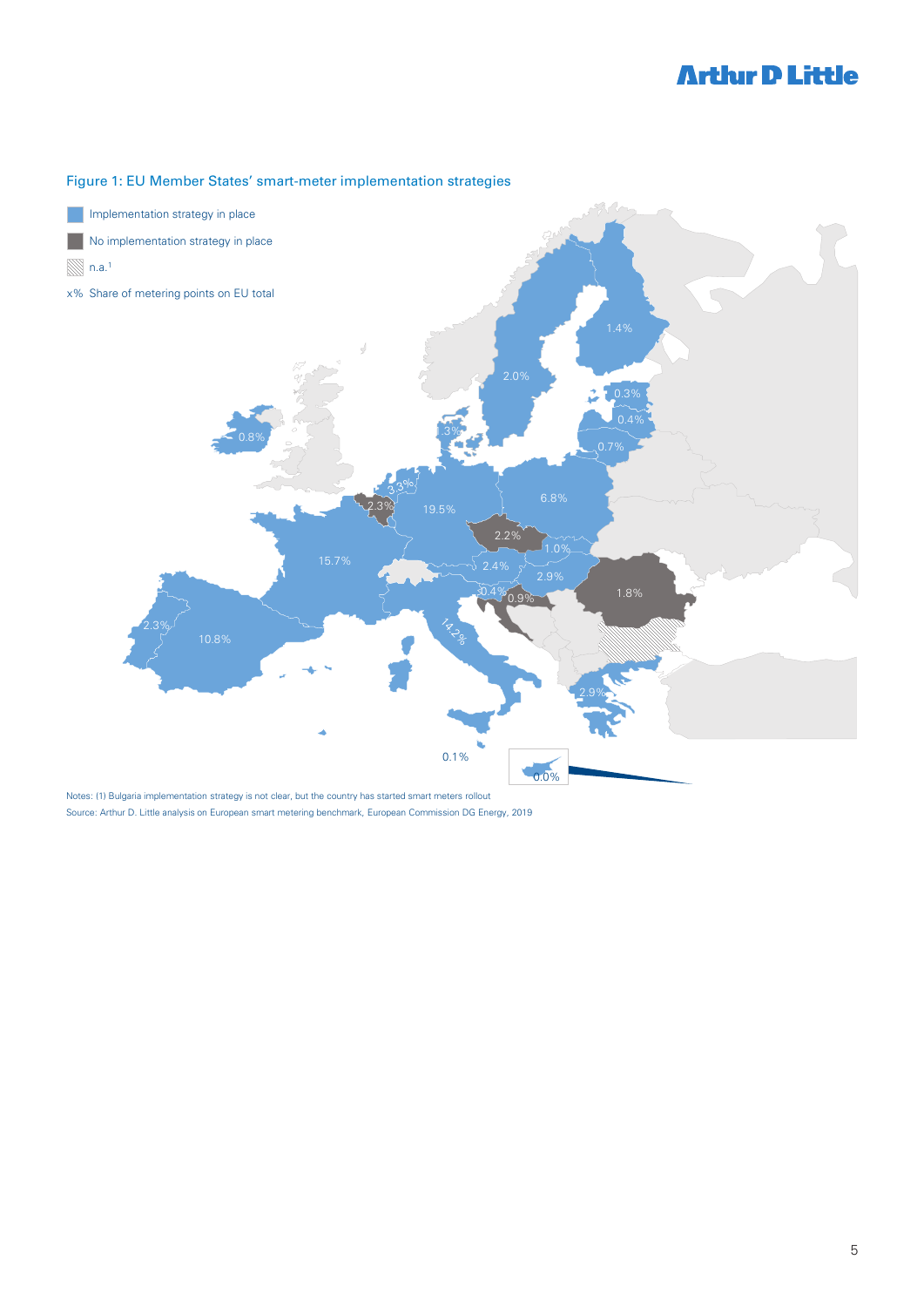## 2. State-of-the-art smart metering

#### Figure 2: Results of revised CBAs for EU Member States (based on the last available update, first or second CBA)



Source: Arthur D. Little analysis on European smart metering benchmark, European Commission DG Energy, 2019

#### **Cost-benefit analysis**

On the basis of the obligations set by Directive 2019/944, every Member State, except Spain and Malta, has completed at least one CBA. The initial CBAs were generally performed on the back of pilot projects, while the revised assessments targeted the actual scale and timing of the deployment. In many cases, when two CBAs were performed, the outcome of the first CBA (carried out in 2013) was confirmed. Only in a few cases were the CBA results changed from negative or inconclusive to positive (i.e., Latvia and Portugal).

The CBA is structured according to a TOTEX approach, considering both OPEX and CAPEX. Despite each Member State adopting the same approach, the categories of costs and benefits included in the analysis differ across EU countries.

All Member States included investments in IT and smart meters in their assessments; OPEX for meter reading, telecom, network management, and front-end and IT maintenance were included in the CBAs of 23 EU Member States out of 27. Fewer countries included other costs in their assessments, with investments in in-home displays and OPEX for consumer engagement programs included by 10 EU countries. All the EU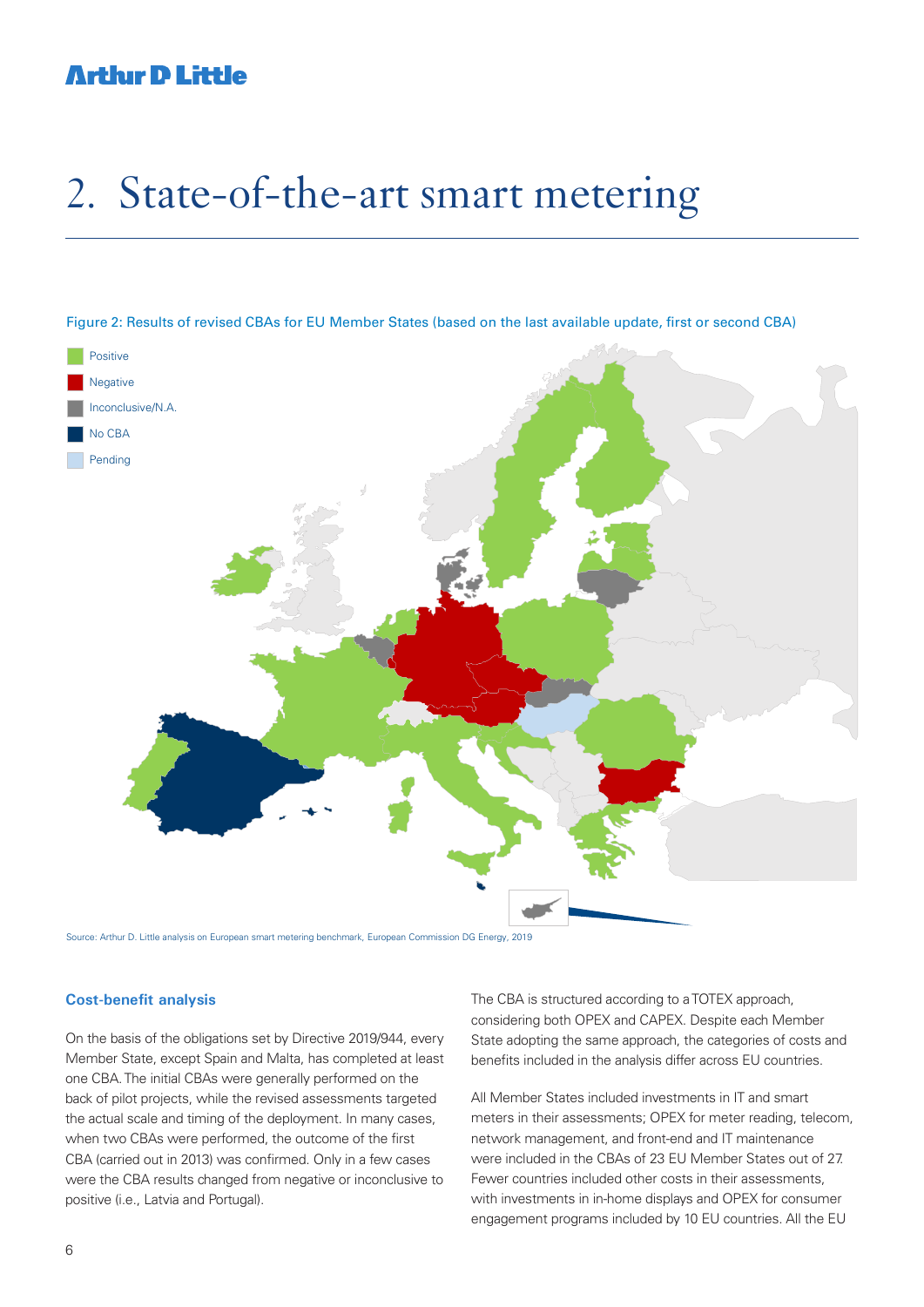

### Figure 3: Ranking of CAPEX and OPEX included in CBAs (number of Member States)

Source: Arthur D. Little analysis on European smart metering benchmark, European Commission DG Energy, 2019

Members that performed CBAs quantified costs and benefits included in their CBAs, directly computing unitary indicators; the results of TOTEX computation have been highly variable, from 38.2 €/meter in Latvia to 546.0 €/meter in Germany, averaging 213.0 €/meter across all EU Member States.

Benefits considered by Member States in the CBA analysis varies significantly across countries, with a range between 19€/meter to 352€/meter. Main benefits are related to DSOs, such as operational savings due to remote meter readings and reduction of non-technical losses (e.g. administrative or fraud), as well as to consumer, considering the bill reduction given by increased energy efficiency.

The variability of unitary cost per meter resulting from a CBA is partially due to the different categories of CAPEX and OPEX included in the CBA. In fact, Sweden, Germany and France considered almost all cost categories in the assessment, while



Figure 4: TOTEX (€/meter) from last available CBA in the main EU Member States (Top 15 in terms of number of metering points)

Note: (\*) For the second generation rollout, the Italian NRA has considered a higher cost, with unitary CAPEX equal to 130€/meter (\*\*) Computed multiplying the unitary cost from the CBA and the number of metering points in the country Source: Arthur D. Little analysis on European smart metering benchmark, European Commission DG Energy, 2019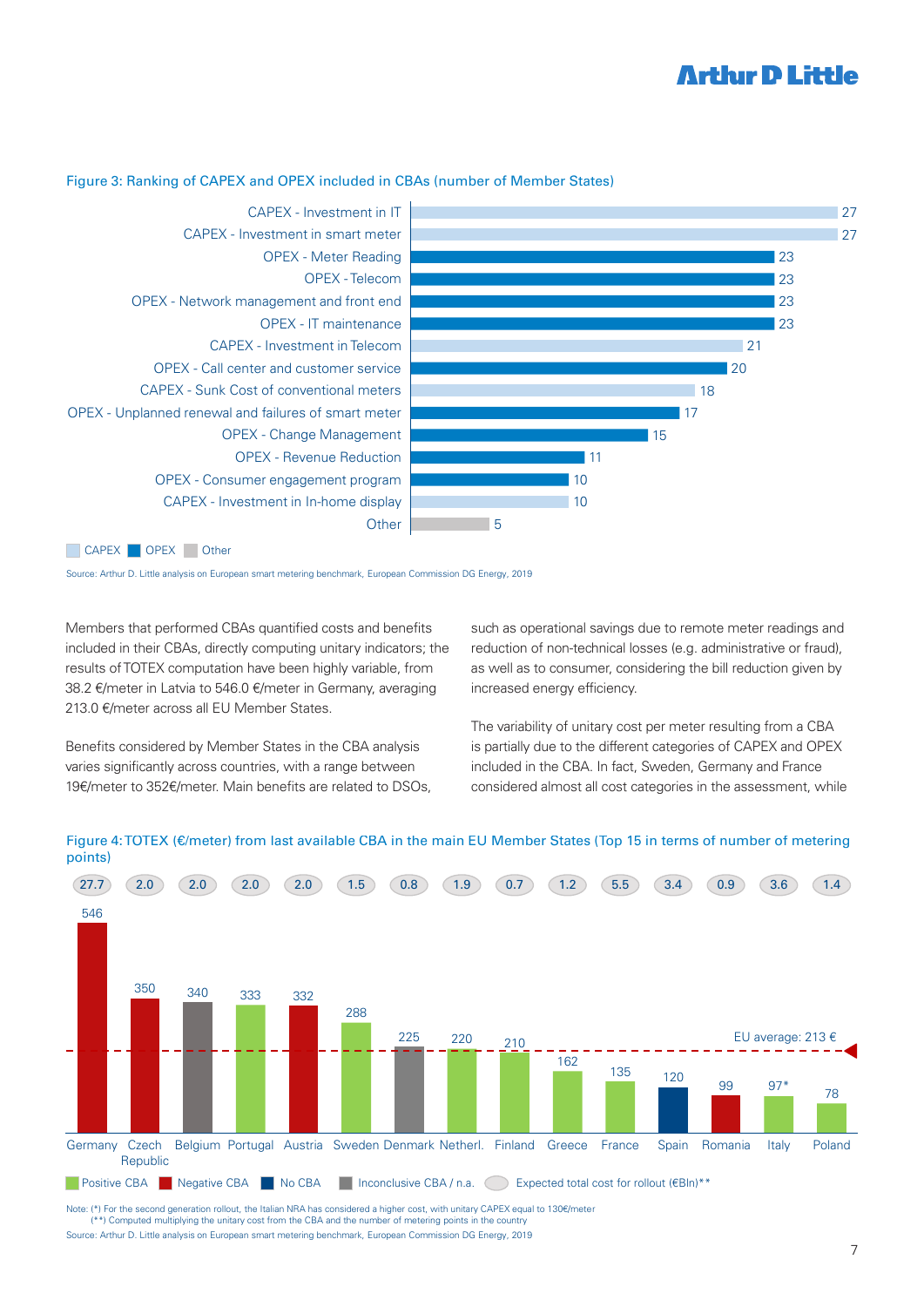Spain, Italy and Poland considered lower numbers of costs in their CBAs.

Moreover, costs may vary according to the different types of systems adopted: as shown by the Italian market (see the section below), costs related to the new-generation smartmetering system are relatively higher than the ones related to the first wave. (The regulatory authority – ARERA – set a CAPEX cap for cost remuneration equal to 130  $\epsilon$ /meter).

### **Rolling out state of the art**

After a positive outcome from the CBA, Member States shall reach wide-scale rollout of smart meters (i.e., at least 80 percent of consumers) within seven years, or by 2024 if their positive results were prior to the implementation of Directive 2019/944.

While most countries have started and/or completed their first waves of smart-meter rollout, some have already started, or are about to start, the second wave – namely, Italy (analyzed in

Figure 5: Rolling out state of the art and planning

the following chapter), Finland and Sweden. In these countries, the smart meters related to the first wave are coming close to the end of their service lives (approximately 15 years) and will need to be replaced in the next years. This will bring additional benefits to operators and final customers in terms of monitoring of energy consumption.

Germany is the Member State with the highest number of metering points (50.7M, 17.5 percent of the EU total), and has a low-concentrated market for DSOs, with 880 operators, of which 75 have more than 100,000 customers. Due to the negative outcome of its CBA, Germany decided to set up an independent, more gradual rollout strategy: the strategy requires DSOs to install smart meters for large consumers that have average annual consumptions above a determined threshold, which will be lowered over time (10,000 kWH from 2017, 6,000 kWH from 2020, etc.). Besides these consumption thresholds, generators with capacity above 7 kW, e-mobility drivers, and heat-pump and night-storage customers are targeted with the new smart meters. The gradual rollout is expected to be

| <b>EU Member</b><br><b>State</b> | <b>Metering</b><br>Points (#mln) | <b>Smart Meters</b><br>Penetr.<br>(% 2018) | Implementation timeline (as of 2019)* |      |      |                              |      |      |
|----------------------------------|----------------------------------|--------------------------------------------|---------------------------------------|------|------|------------------------------|------|------|
| DE                               | 50.7                             | 0.0%                                       |                                       |      |      | 2020                         |      | 2032 |
| FR                               | 40.7                             | 22.2%                                      |                                       |      | 2016 |                              | 2021 |      |
| IT                               | 36.8                             | 98.5%                                      | 2001                                  | 2012 | 2017 |                              | 2024 |      |
| ES                               | 28.0                             | 93.1%                                      | 2011                                  |      |      | 2018                         |      |      |
| PL                               | 17.7                             | 8.3%                                       | Defining new energy policies          |      |      |                              |      |      |
| <b>RO</b>                        | 9.2                              | 4.8%                                       |                                       | 2013 |      |                              | 2024 |      |
| <b>NL</b>                        | 8.6                              | 46.5%                                      |                                       | 2014 |      | 2020                         |      |      |
| HU                               | 7.5                              | 1.0%                                       | Defining new energy policies          |      |      |                              |      |      |
| GR<br>≔                          | 7.5                              | 2.6%                                       |                                       |      |      | 2020                         | 202X |      |
| AT                               | 6.1                              | 11.8%                                      |                                       |      | 2016 |                              | 2022 |      |
| PT                               | 6.0                              | 25.0%                                      |                                       | 2013 |      |                              | 2023 |      |
| BE                               | 6.0                              | n.a.                                       |                                       |      |      | 2019                         | 2025 |      |
| CZ                               | 5.7                              | n.a.                                       |                                       |      |      | Defining new energy policies |      |      |
| <b>SE</b>                        | 5.3                              | 100.0%                                     | 2003                                  | 2009 |      | 2019                         | 2025 |      |
| <b>BG</b>                        | 4.7                              | n.a.                                       |                                       |      |      | No official plan for rollout |      |      |
| F <sub>1</sub>                   | 3.6                              | 99.8%                                      | 2009                                  |      | 2013 | 2020                         | 2025 |      |
| DK                               | 3.4                              | 69.1%                                      |                                       | 2014 |      | 2020                         |      |      |

**First wave** Second wave

Note: (\*) related to B2C segment(\*\*) only in Flanders

Source: Arthur D. Little analysis on European smart metering benchmark, European Commission DG Energy, 2019 and DSOs websites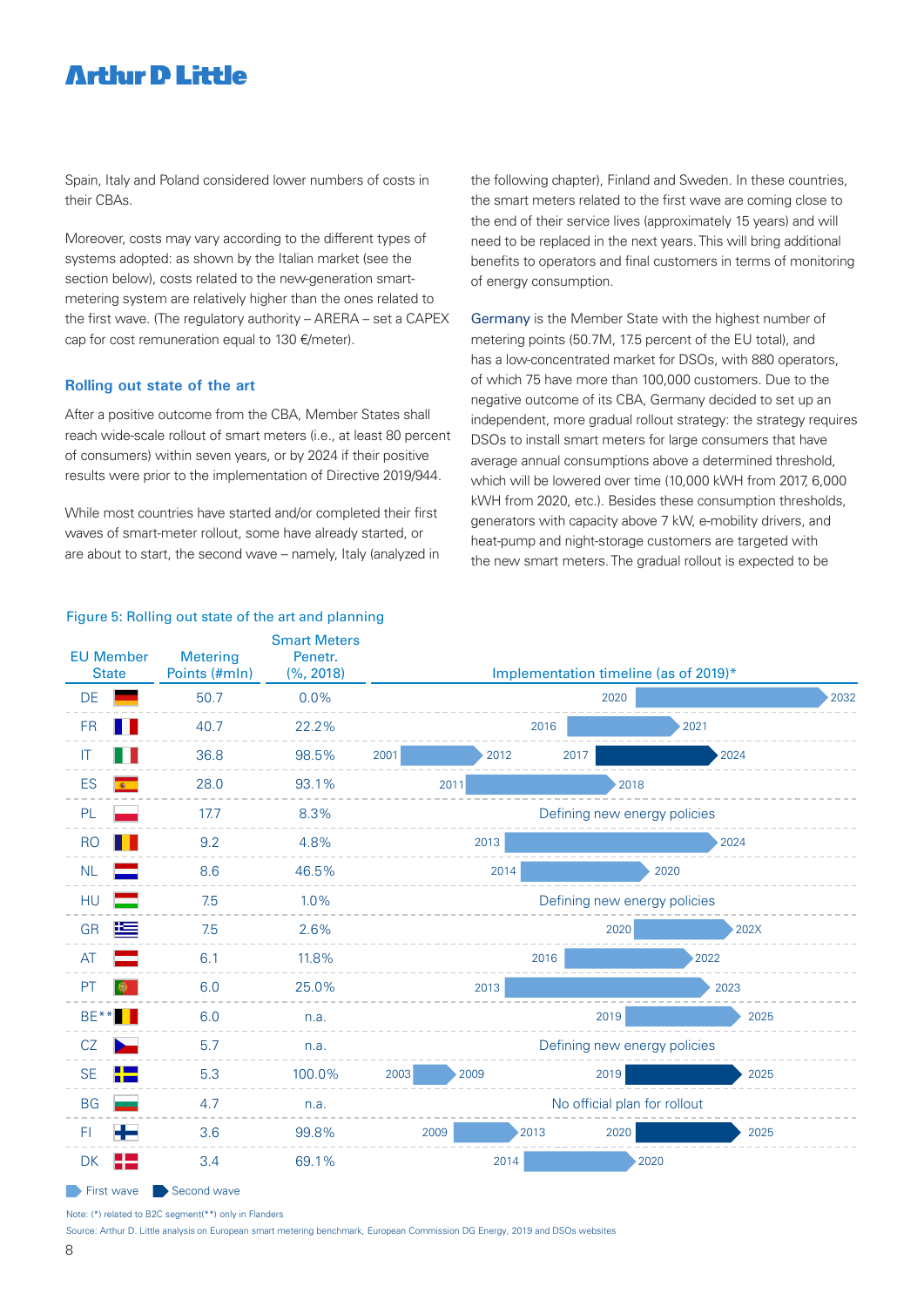completed in 2032, while the pilot rollout will run from 2017 to 2020 (with a target penetration of 23 percent). The pilot rollout will allow operators to learn from the early adopters and mitigate or resolve any problems stemming from the initial phase of the rollout; this will result in a more efficient deployment.

The DSO market in France is highly concentrated, with five DSOs covering more than 100,000 customers (158 in total), but one, Enedis (formerly EDF), covers more than 80 percent of the distributed power. The national rollout plan is expected to be completed in 2021, with a commitment of reaching a 95% penetration rate by the end of 2020 with a total of 28 million devices installed. So far, DSOs and manufacturers confirm that the rollout is on schedule.

A unique case is represented by Spain, which did not perform any CBA analysis and does not have a national rollout plan for smart metering; nonetheless, the country reached a wide-scale rollout, and was among the six countries that reached the 80 percent penetration target. Five operators with more than 100,000 customers operate in the Spanish DSO market, with the largest three covering more than 60 percent of distributed power in the country.

Poland is the fifth EU Member State in terms of metering points (17.7M). Four DSOs (state-owned incumbent operators) account for 85 percent of the total market. The penetration rate of smart meters is 8.3 percent, mainly related to non-domestic customers: lack of legislation supporting EU directives on smart metering is holding the country back from a wide-scale rollout despite the positive result of the CBA.

Romania started an acceleration of smart-meter uptake in the past years as DSOs initiated significant deployments (8 percent penetration in 2019, and expectation to reach wide-scale rollout by 2024). The Romanian DSO market shows a medium level of concentration, and three DSOs cover most of the distributed power. In 2019, the national authority approved a decree that foresaw implementation of over 4 million smart meters by the end of 2028.

The Dutch DSO market has medium concentration, with the three largest covering more than 60 percent of distributed power in the country. In 2019 the Netherlands was more than halfway through the completion of a smart-meter rollout, with a penetration of 66.6 percent. (The completion of the rollout is expected to reach an 80 to 90 percent penetration by 2020.)

Hungary has not implemented an official national strategy for smart-meter rollout by DSOs, but has established a subsidiary of the national TSO to manage a national pilot project over the next years. The Hungarian DSO market has six operators, all with more than 100,000 customers, with the largest three covering more than 60 percent of distributed power in the country.

The DSO market in Greece is a monopoly, with HEDNO as the only player in the market. Greece had an official national strategy that expected the completion of the rollout by 2020, but it was put on hold. HEDNO is now expecting to start the rollout in 2020, without a clear indication about the completion date.

In Austria there are 138 DSOs, of which 13 have more than 100,000 customers, which shows low concentration in the market. The original implementation strategy was supposed to reach wide-scale deployment by 2019, as determined by the Federal Minister of Science, Research and Economy. As of 2019, the smart-meter penetration rate in Austria was 17 percent, which shows a delay in the original timeline, especially considering that DSOs forecasted that they would complete the rollout by 2022.

The Portuguese DSO market has 13 active players, of which three have more than 100,000 customers, and the largest, EDP Distribuçao, covers more than 80 percent of the market. As of 2018, the smart-meter penetration rate in Portugal was 25 percent, with EDP Distribuçao expecting to reach wide-scale rollout by 2023.

In Belgium operate four main DSOs (which aggregate smaller DSOs across the country), the largest three of which (Fluvius in Flanders, ORES in Wallonia, and Sibelga in the Brussels region) cover more than 60 percent of the distributed power in the country. This shows a medium level of market concentration. Despite the inconclusive result of the CBA, the smart-meter rollout in Flanders started in 2019, although in Brussels the DSO won't proceed with large-scale rollout until 2023.

In the Czech Republic three DSOs cover the whole market. resulting in medium market concentration. Its CBA resulted in a negative outcome due to a negative business case. This is partly due to distributors' reliance on "bulk remote control", which allows basic on/off functionality at predefined times for certain types of appliances. A negative CBA resulted in a subsequent decision not to have a national smart-meter rollout plan; however, the Czech government is defining new energy policies that will likely include some provisions for smart metering.

Along with Italy and Finland, Sweden completed its firstgeneration rollout in 2009 and is starting the 2G rollout, which is expected to be completed by 2025. Like those of the other Nordic Member States, the Swedish DSO market is highly fragmented, with approximately 175 operators, of which only six have more than 100,000 customers.

Bulgaria does not plan a mandatory rollout, but the country's four DSOs (three of which have more than 100,000 customers and cover almost the whole market) are gradually deploying smart meters to selected customers.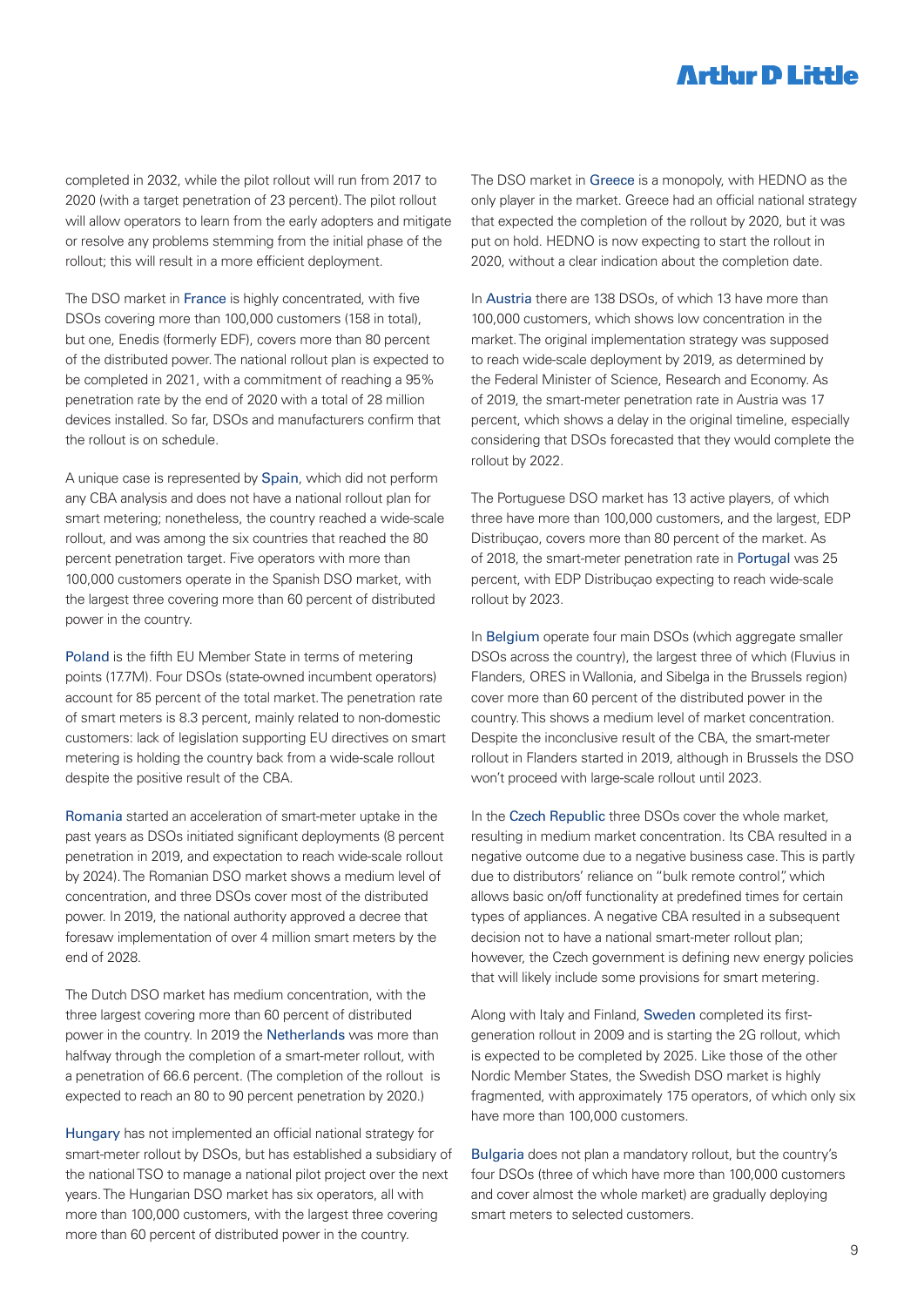The Finland DSO market shows a low level of concentration, with seven operators covering more than 100,000 customers, and the largest three covering less than 50 percent of the country's distributed power. It is one of the three Member States that completed its 1G smart-meter rollout and is about to start a second-generation deployment. The shift to 2G smart meters in Finland will allow the transition to a centralized information-exchange system for the electricity retail market, with the establishment of a centralized data hub to serve suppliers, DSOs and customers. The rollout is expected to start in 2020 and be completed in 2025, which will, among other

things, allow it to move from one-hour to 15-minute intervals in electricity metering, further increasing the generation and transfers of metering and end-user data.

Denmark is the only country among the Nordics in the EU that has not completed its 1G rollout for smart meters. However, the country's strategy is on track, with the announced timeline to be completed in 2020 and over an 80 percent household smart meter adoption rate, one of the highest in the EU. The Danish market for DSOs is fragmented, with a low level of concentration (approximately 50 DSOs).

### Figure 6: Concentration of DSO markets in the EU



Source: Arthur D. Little analysis on Distribution System Operators observatory 2018, European Commission, 2019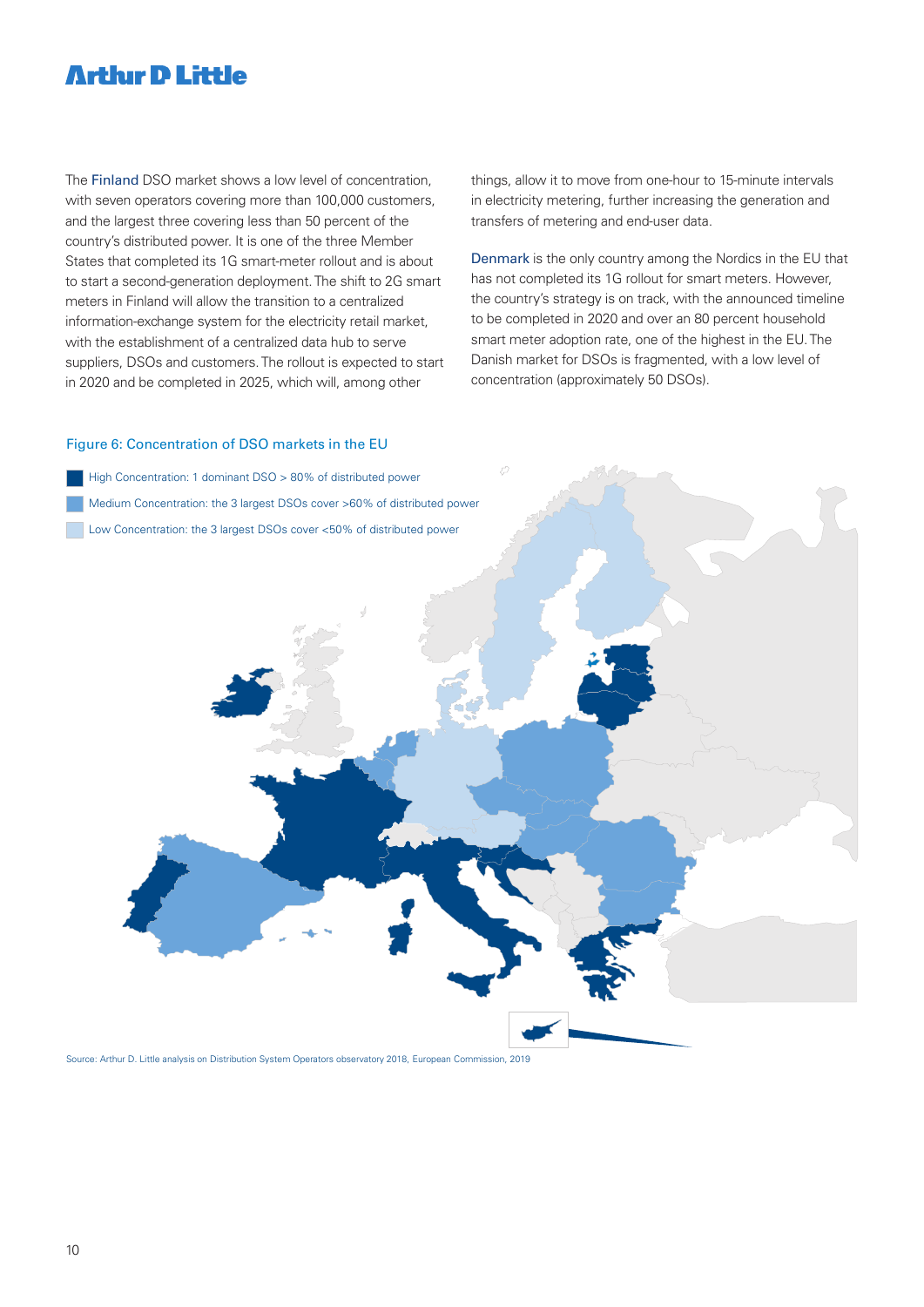## 3. Lessons learned from Italy

Italy has been at the forefront of smart-metering rollouts during both waves, having started its first-generation smart-meter rollout in the early 2000s (and completed it in 2012, with most smart meters installed in the first years). It was also the first EU country to start its rollout of the second generation of smart meters in 2017, following a deliberation by the Italian Regulatory Authority for Energy, Networks and Environment (ARERA) published in March 2016.

ARERA defined the fundamental technical and functional specifications that new-generation smart meters must have and set some rules in relation to cost recognition in tariffs, timing of the 2G rollout, and transparency of service plans provided by operators.

This section will offer a snapshot of i) regulation and tariffs, ii) technology, iii) benefits of the new smart-meter generation, and iv) the rollout plan.

### **Regulation and tariffs**

The cost recognition related to smart metering is based on a TOTEX approach, which is applied to 2G smart metering only for capital expenditures. The level of CAPEX recognized is determined by ARERA on the basis of the business plan presented by the DSO. It also considers the cap of 130 €/meter. The CAPEX includes central system, concentrators and meters.

The expenditures recognition system is based on the following three main pillars:

- Business plan (PMS2): Companies submit 15-year rollout and implementation plans, defining the related costs and assuring the certainty of the connection between what operators plan to carry out and invest, as well as the benefits to be derived from it (output based). The regulation from ARERA states that once the business plan (PMS2) is submitted by a DSO, it has to be published for a public consultation phase, in which stakeholders may express their observations and any concern. After the consultation phase, DSOs can review the business plan according to the received observations, and then the final business plan is approved by ARERA.
- Incentive and penalty mechanism: Recognized costs depend on the relationship between costs included in the business plan, actual costs, and costs assumed by ARERA

formalized in the Information Quality Incentive (IQI) matrix, to achieve:

- Correct measurement of operators' expected costs,
- Minimization of total costs (ex ante approach plus long regulatory period),
- Specific outputs.
- $\blacksquare$  Uncertainty mechanism: To transfer to the final customer some risks that are not under the control of operators (e.g., the possibility to update the business plan every three years).

#### **Technology**

The Italian 2G smart-metering technological infrastructure is made up of three main components:

- $\blacksquare$  Devices, which include 2G smart meters provided by the DSO, installation/communication sensors with meters and concentrators, and concentrators for the 2G system (equipped for communication with the central system) that can also use remote control on 1G meters (unless a transition is made by or to a different vendor with proprietary communication protocols).
- $\blacksquare$  The central system, a remote management system with minimal functions required by the current regulation, compatible with 1G and 2G smart meters. Its main functions are remote reading, work-order management and a mobile app, and will eventually be comprehensive with a measurement data acquisition module (MDM), a software component related to the management of the measurement service as required by current legislation. The main functionalities of the MDM are measurement data management, measurement validation and estimation control, and provision and dispatch of data publication.

The system is comprised of two independent communication channels for the connection between the meter and the central system ("Chain 1"): the primary channel power line communication (PLC) in the A CENELEC band, and the backup channel in radio frequency (RF) Wireless Meter-Bus in the 169 MHz frequency band.

device along "Chain 2". In Italy, there is no application for Chain 2<br>11 Direct access to information related to user consumption in real time will be enabled by communication through frequencies (PLC in the C CENELEC band) between the 2G meter and user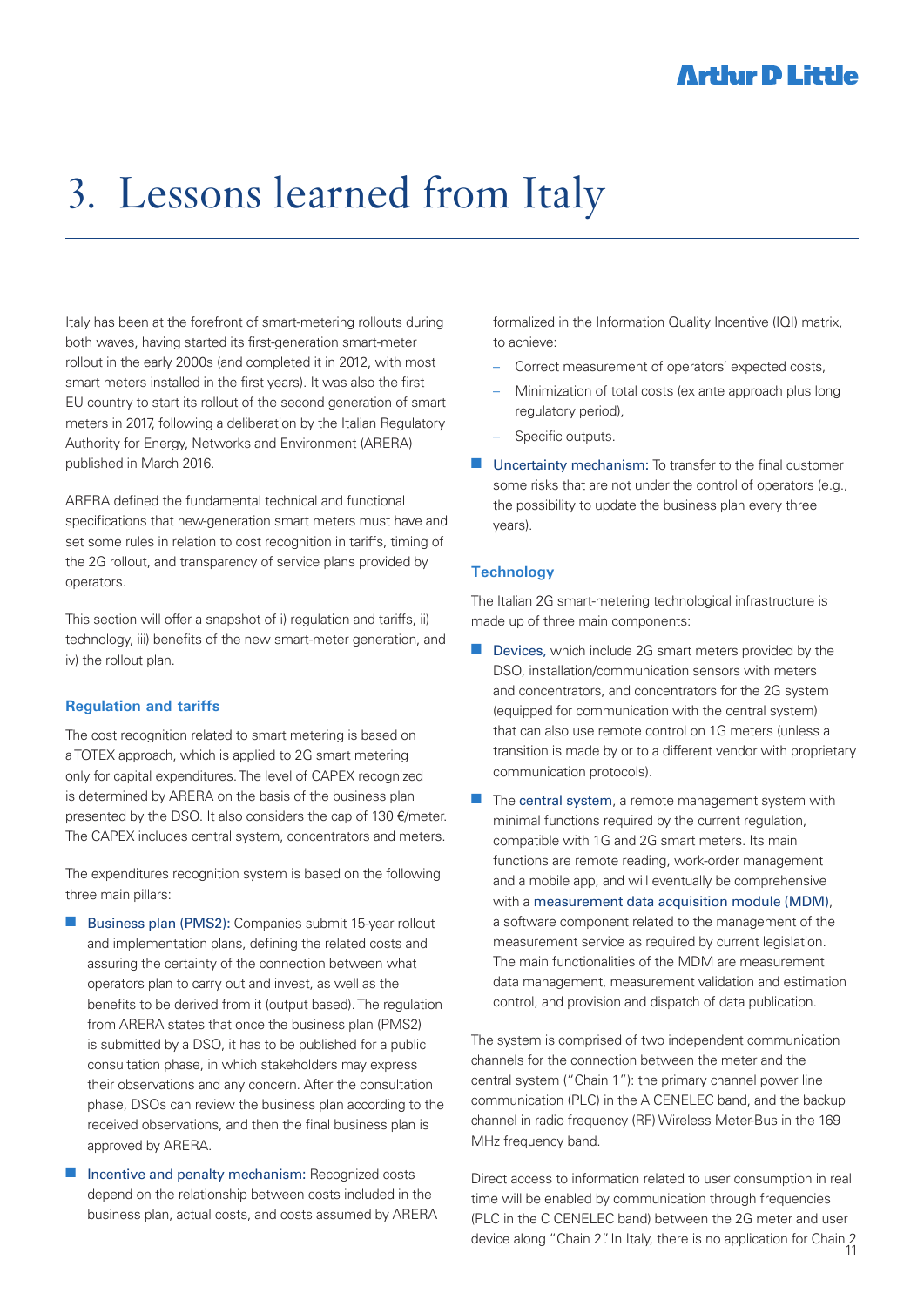### Figure 7: Technological framework for 2G smart meters in Italy



yet, although a testing phase has been started by E-distribuzione (the DSO of Enel Group), with the aim of developing and selling in-home devices that allow management of final-user data coming from smart meters.

### **Rollout plan**

E-distribuzione was the first company to submit the PMS2 and start the massive 2G rollout in 2017, followed by other DSOs (Areti, from ACEA Group; Unareti, from A2A Group; and Edyna). To avoid a "two-speed economy", ARERA requires all DSOs with

more than 100,000 delivery points to reach 95 percent coverage of the new-generation smart meters by 2026.

In Italy, six DSOs have not submitted their business plans, but are expected to do this in 2021 and 2022, in order to meet the deadlines of 2025 (90 percent) and 2026 (95 percent) for the rollout status set by ARERA. Assuming that half of the missing DSOs will submit their plans in 2020 and the other half in 2021 (which implies the start of their rollouts in 2021 and 2022, respectively), 41.6 million smart meters will be installed by 2025.

### Figure 8: Assumptions for DSO smart-meter replacement plans in Italy

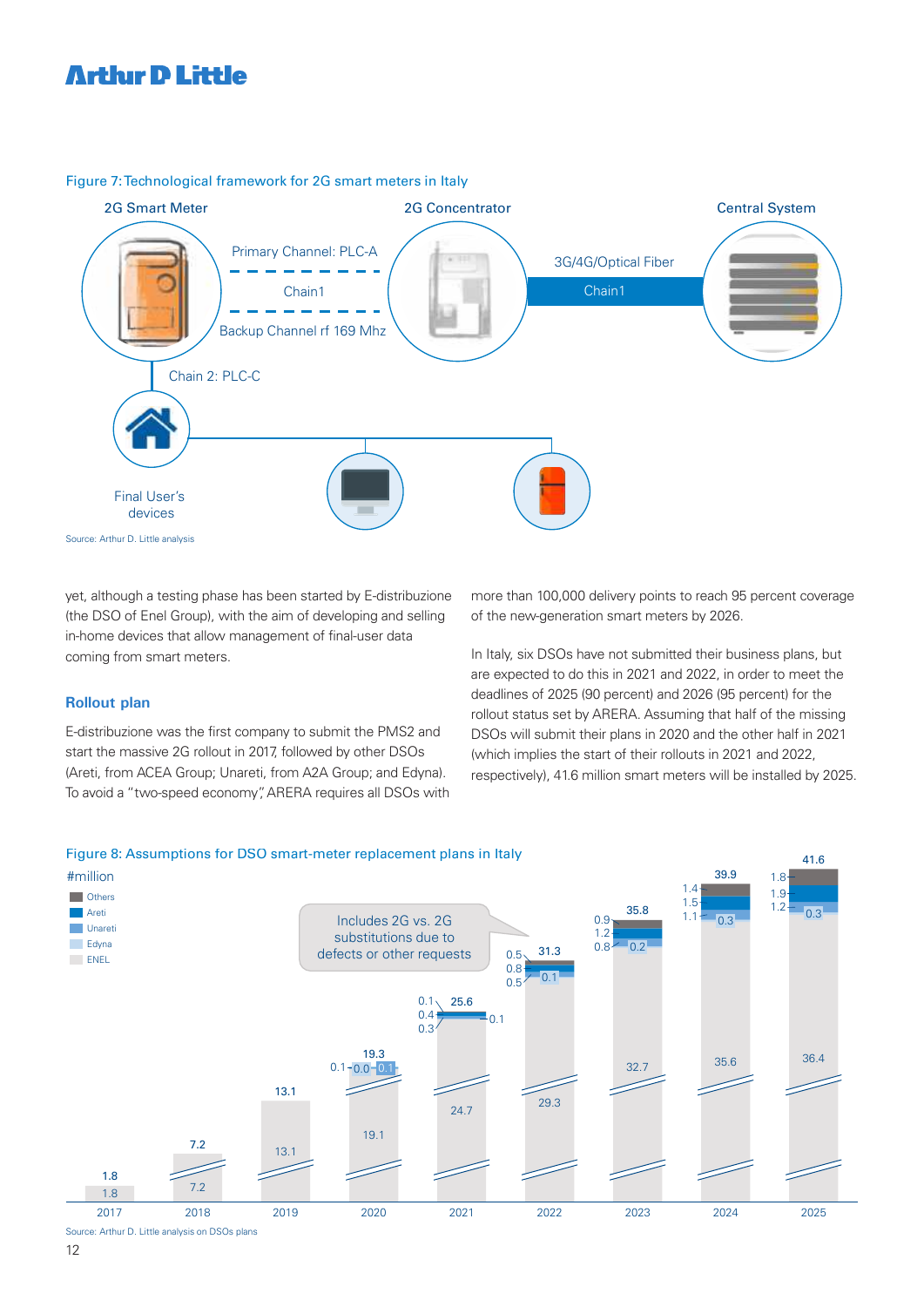## 4. Benefits from smart meters and new services

The smart-metering rollout will be beneficial for all actors along the value chain (e.g., DSOs, retailers, and final customers). The main benefits can be summarized as follows:

- $\blacksquare$  Remote reading and management: This represents the primary benefit for DSOs that are still managing the first wave of smart-meter rollout, as it allows them to significantly improve operational efficiency. For countries such as Italy and the Nordics, these benefits have been achieved: around 95 percent of smart meters installed are remotely read, and several activities can be remotely managed as the increase of available capacity. New smart meters installed in Sweden, for instance, can be upgraded remotely and have built-in switches for turning off the power supply (e.g., if the customer goes on vacation).
- $\blacksquare$  Near-real-time reading: Every market player will benefit from accurate monitoring and forecasting of energy consumption, since this will enhance end users' awareness (e.g., costs and the environmental impact of consumption habits), as well as anticipate potential disruption from market imbalances. Most European countries (including Italy and Germany) will provide 96 readings per day (one every quarter-hour), while Spain's system will allow only one reading per hour.
- Dynamic pricing offers: The new system will likely allow retailers to differentiate tariffs based on individual customers' consumption habits and give end customers access to dynamic pricing offers (e.g., an Italian retailer offering three hours per day of free energy for new customers). In Sweden, monthly variable price contracts that follow the spot market are the most common contract type, and hourly contracts have been available since late 2012.

■ Smart-home offers/Chain 2: Smart meters will be able to communicate with users' devices (Chain 2), allowing customers to optimize their consumption of energy throughout the day and extract additional value from smarthome devices. However, players (both energy companies and players from other industries) need to find new business models and develop innovative case studies to effectively enable customers so they can benefit from this new technology.

 $\blacksquare$  From consumers to prosumers: The new system will facilitate the development of demand-response, energysharing systems and microgrids, helping individuals in the transition from consumers to prosumers in the market, as well as utilization of electric vehicles and home batteries that would be impacted by lower costs for charging. Possible applications enabled by microgrids are vehicle-to-grid and vehicle-to-home, in which electric vehicles' batteries can interact with grids and homes, allowing stabilization and efficiency of power flows, as well as production of renewable energy. Cars can accumulate energy in lowconsumption moments and act as sources of energy in peak consumption hours.

In conclusion, benefits from smart metering will reshape the value propositions of different market players, enabling integration with advanced systems based on new technologies and providing new value-added services to the customers.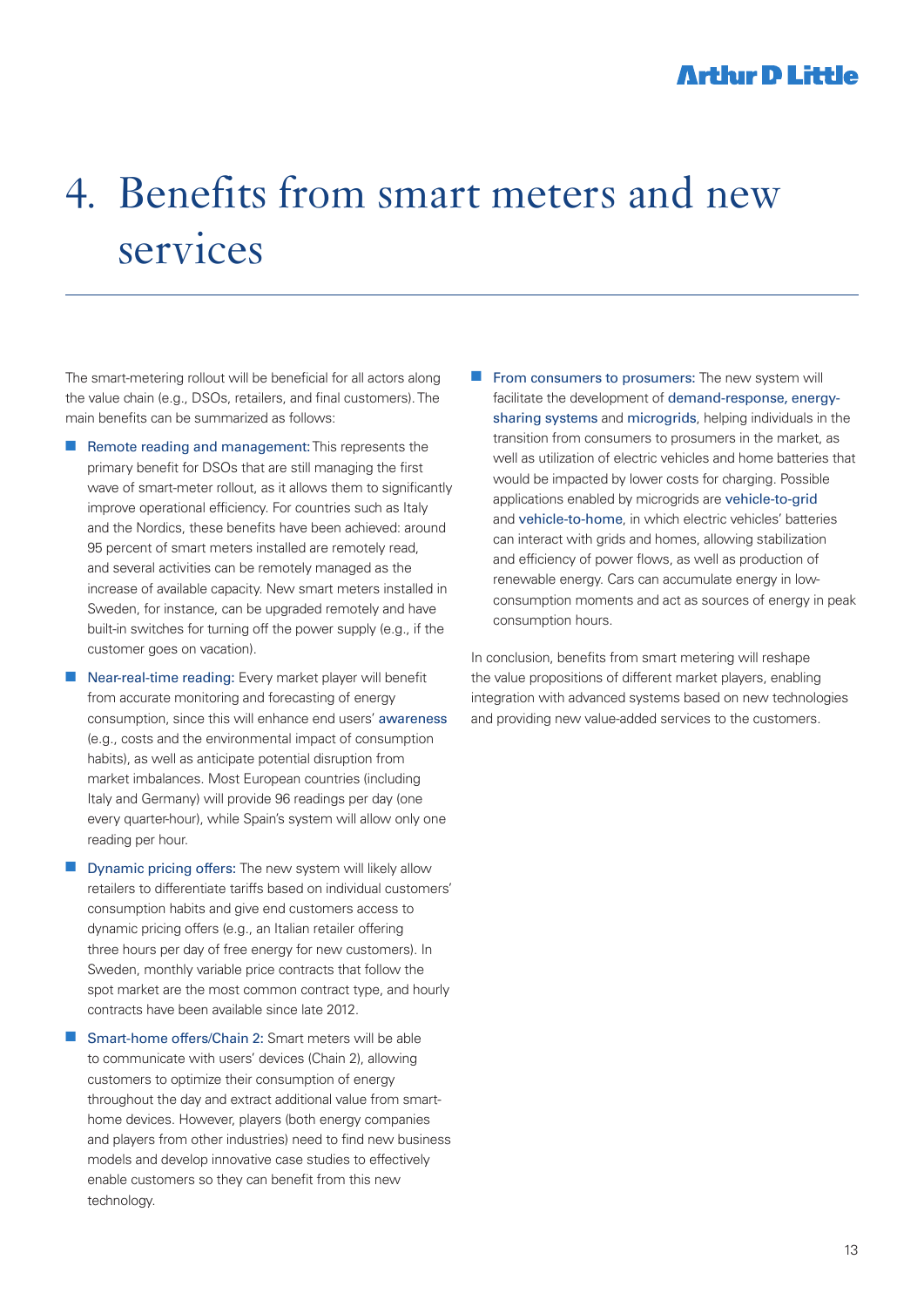## 7. Key takeaways and recommendations

Smart metering represents one of the key strategic items towards smart-city development, thanks to the aforementioned benefits embedded throughout "electricity value chain". Based on Italy's experiences, DSOs and regulatory authorities that are planning new smart-meter roll-outs should address the following key challenges:

### Regulation

- $\blacksquare$  Moving towards output-based regulation for metering activities: The Italian regulation scheme represents a preliminary step towards an output-based approach, as it is focused on a CAPEX business plan, while OPEX continues to be remunerated according to a standard cost mechanism. The introduction of an output-based approach is highly recommended, in order to guarantee coverage of all additional expenditures required by smartmeter rollout and pursue efficiency targets at the same time. In this context, interaction between DSOs and the regulation authority is key to make the latter aware of the transformations of the business model (and the relative costs) that the rollout process implies, as well as to establish a regulatory framework that enhances an innovative digital transformation.
- $\blacksquare$  Set up ad hoc regulation for some innovative activities enabled by smart meters (e.g., demand response, energy communities) to effectively boost the demand of these new energy services and enable the benefits estimated in CBAs.

#### Digital shift

- $\blacksquare$  The rollout process affects most of the processes related to measurement data management: therefore, deep knowledge and understanding of the organizational and IT structures are a key success factor to optimize the transition process and guarantee efficient deployment, while avoiding any shortfalls in operations.
- $\Box$  DSOs would then need to consider the rollout process an opportunity to review and reshape their ICT frameworks (central system, WFM, mobile app, etc.) with a view to moving towards a more digital approach.

#### Procurement

 $\blacksquare$  Procurement of software and hardware related to the rollout process requires an in-depth make-or-buy analysis in order to address the right procurement procedures. Moreover, the market offering is broadening since several different providers (device manufactures and ICT services providers) are entering the market by offering various services according to the size and needs of the distributor.

#### Financials

 $\blacksquare$  Elaboration on an accurate business plan is key for the financial stability of the DSO. The correct identification of capital expenditures, an installation-plan time frame, and emerging costs (such as the ones related for the reading and validation process) would assure that the DSO did not incur extra costs and penalties defined by the regulatory framework.

### New business models

- $\blacksquare$  Smart metering is affecting the entire electricity value chain and, hence, represents a key opportunity for market players to review and reengineer their business models. In fact, smart metering may:
	- Foster, by enabling microgrids and demand-response, the development of renewable energy sources (such as solar and wind energy) and support the electricity system balance,
	- Stimulate demand for more efficient power-based tools and services, such as batteries and smart-home devices,
	- Broaden retailers' offerings in terms of pricing and energy solutions.
	- Create opportunities for non-energy players that may be interested in acquiring data related to customers' habits.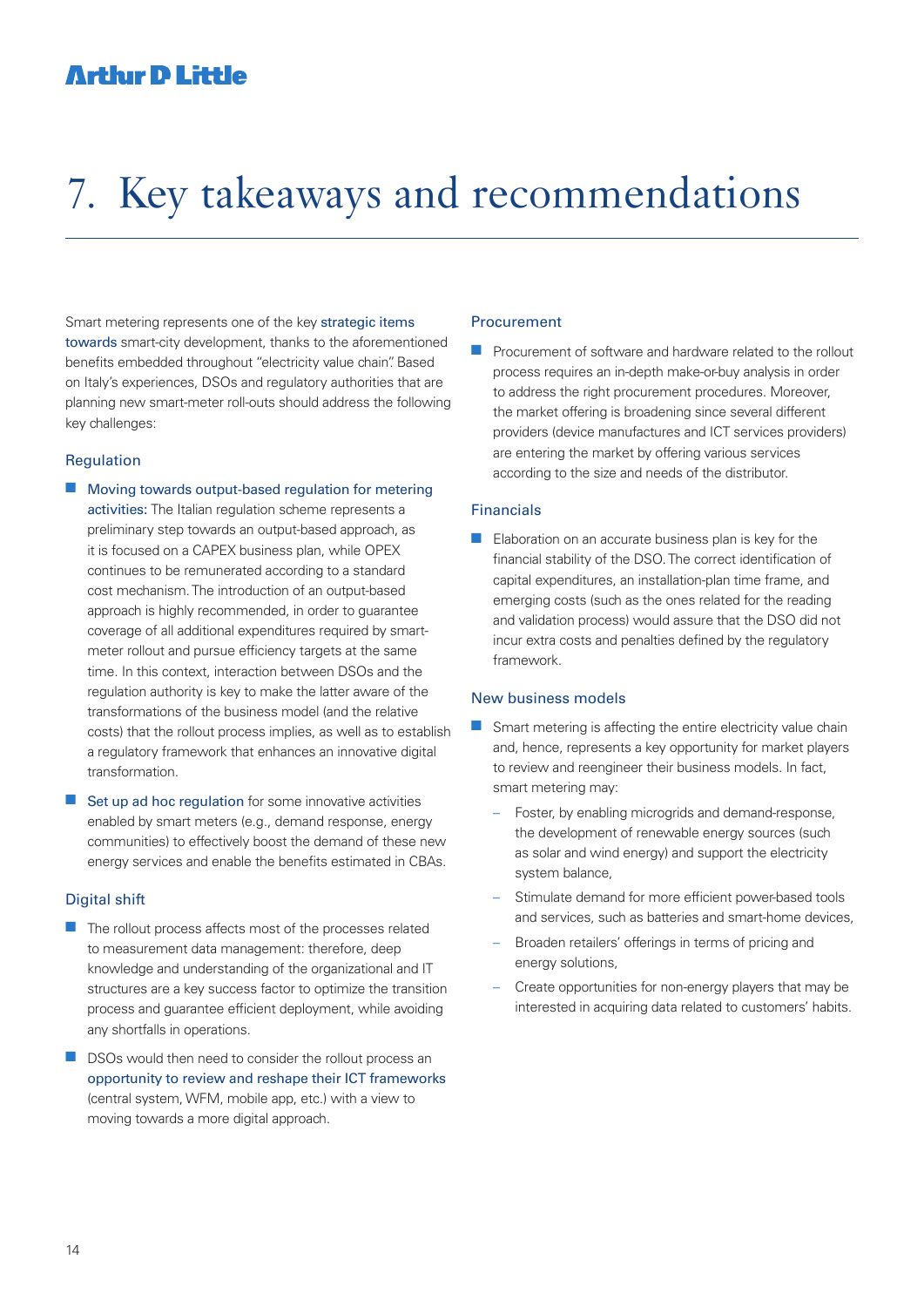## **Contacts**

If you would like more information or to arrange an informal discussion on the issues raised here and how they affect your business, please contact:

Austria Bela Virag virag.bela@adlittle.com

Belgium Kurt Baes baes.kurt@adlittle.com

Czech Republic Lukas Vylupek vylupek.lukas@adlittle.com

France Vincent Bamberger bamberger.vincent@adlittle.com

Germany/CEE Michael Kruse kruse.michael@adlittle.com

India Barnik Maitra maitra.barnik@adlittle.com

Italy Saverio Caldani caldani.saverio@adlittle.com

Japan Yusuke Harada harada.yusuke@adlittle.com Korea Chulseung Son son.chulseung@adlittle.com

Latin America Daniel Monzon monzon.daniel@adlittle.com

Middle East Adnan Merhaba merhaba.adnan@adlittle.com

The Netherlands Martijn Eikelenboom eikelenboom.martijn@adlittle.com

Norway Lars Thurmann-Moe thurmann-moe.lars@adlittle.com

Poland Piotr Baranowski baranowski.piotr@adlittle.com

Russia Pavel Lubuzh lubuzh .pavel@adlittle.com

Singapore Yuma Ito ito.yuma@adlittle.com Spain Juan Gonzàlez gonzalez.juan@adlittle.com

Sweden Lars Thurmann-Moe thurmann-moe.lars@adlittle.com

Switzerland Michael Kruse kruse.michael@adlittle.com

**Turkey** Coskun Baban baban.coskun@adlittle.com

UK Nick White white.nick@adlittle.com

USA Rodolfo Guzman guzman.rodolfo@adlittle.com